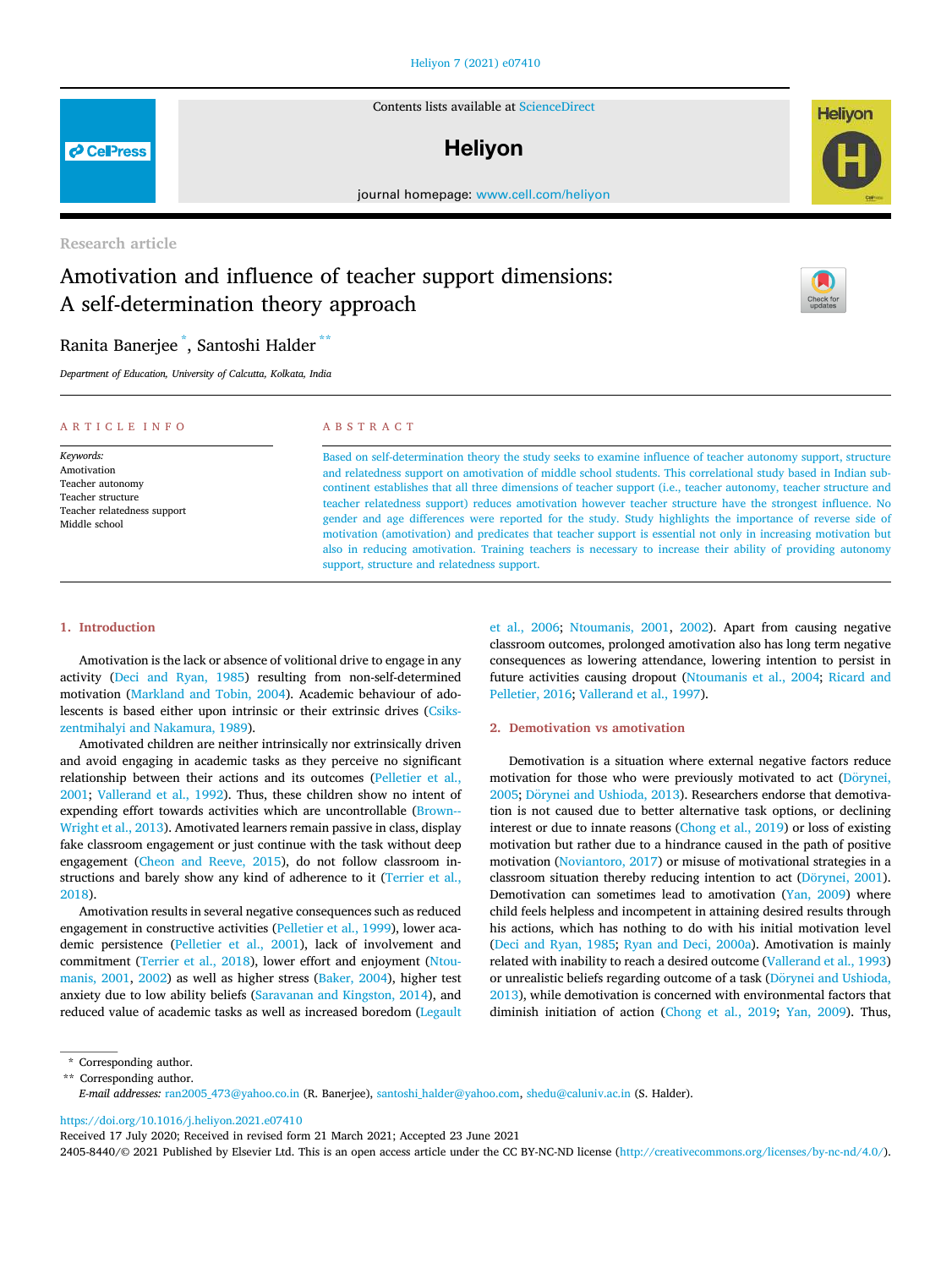external negative demotivating influences can promote internal negative amotivating orientations.

# 3. Different motivational orientation based on levels of selfdetermination

According to Self-determination theory (SDT) (Deci and Ryan, 1985) children may develop different kinds of motivational orientation based on level of self-determination possessed (Oga- Baldwin et al., 2017; Wang et al., 2019). Self-determination can simply be explained as presence of volitional choice while engaging in an activity, and perceiving an internal locus of control, without feeling any external pressure to perform (Deci and Ryan, 2000; Niemiec and Ryan, 2009). Different levels of self-determination lead to different reasons of academic engagement and result in different academic outcomes (Vallerand et al., 1992, 1993). *Intrinsic motivation* is the most self-determined form of motivation where tasks are performed to gain satisfaction, pleasure and enjoyment without any kind of external pressure or incentive and results in most adaptive educational outcomes (Deci and Ryan, 1985; Pelletier et al., 1995). Sometimes intrinsic motivation may be undermined due to presence of contextual pressure which results in different levels of non-self-determined forms of motivation as integrated, identified, introjected and external orientations (Ryan and La Guardia, 1999). *Integrated motivation* is associated with comparatively lower level of self-determination than intrinsic motivation, as here the child performs a task because it is aligned with other life goals, and thus based on instrumental value of task and not entirely pleasure oriented (Ryan and Deci, 2000a; Vallerand et al., 1992). This is followed by *identi*fi*ed motivation* where tasks are performed because they are valued by society (i.e., tasks important for life and career) and the child gradually integrates this external demand lowering their self-determination towards the task (Deci et al., 1994; Ryan and Deci, 2000b). A higher non-self-determined form of motivation is *introjected motivation* where child performs to maintain self-esteem, avoid guilt of failure, or out of fear of being marked as non-performer (Deci and Ryan, 2008; Ryan, 1982). In case of identified motivation, the child integrates an external demand for self-benefit while in case of introjection it is done to please others. The most non-self-determined form is *extrinsic motivation* where performance occurs only on provision of material rewards or incentives. Here the level of self-determination is extremely low as the behaviours are mostly guided by external factors and will not be initiated in absence of material rewards (Deci and Ryan, 1991). *Amotivation* is the motivational orientation having complete absence of self-determination as the children does not perceive any intrinsic or extrinsic reason of participation, because participation does not bring about desired outcomes (Deci and Ryan, 2002).

# 4. Amotivation as a construct

Some researchers have seen amotivation as an unidimensional construct and as a state opposite to both intrinsic and extrinsic orientations (Bandura, 1986; Markland and Tobin, 2004; Vallerand et al., 1992). Amotivated children feel their actions are controlled entirely by social contexts and are not volitional (Ricard and Pelletier, 2016). This is similar to the concept of global helplessness beliefs where the child feels it is difficult to influence the environmental situations by their actions (Pelletier et al., 1999). Thus, lack of competence beliefs or control over situation leads to amotivation (Deci and Ryan, 1985; Mazyari et al., 2012). In this situation individual perceives no connection between their behaviour and its ability to create change, thus feeling incompetent and unable to control the environment (Vallerand et al., 1992). It is a state where children are unsure about their reason of engagement or does not engage at all (Cheon and Reeve, 2015).

In later studies researchers classified amotivation (environmental perspective) as a multidimensional construct having four factors; as strategy beliefs, ability beliefs, effort beliefs and helplessness beliefs affecting it (Pelletier et al., 1999; Vallerand, 1997). S*trategy beliefs* is related to individual's actions being controlled by future outcomes (Bandura's outcome expectancy, 1977, 1982) and amotivation occurs if actions do not lead to required outcomes (Skinner et al., 1990). *Ability beliefs* are one's belief that one lacks required ability and *Effort beliefs* are one's belief that required amount of effort cannot be continued for a long time and finally, *helplessness beliefs* are feeling of powerlessness in controlling outcomes of one's behaviour. The above classification was modified to suit academic domain in the work of Legault et al. (2006) who made a four-fold classification such as amotivation due to low ability, amotivation due to low effort, amotivation from not valuing a task, and finally amotivation due to task characteristics (Cheon and Reeve, 2015; Green-Demer et al., 2008; Legault et al., 2006; Shen et al., 2010) retaining two dimensions of earlier model.

*Ability beliefs* (Bandura's self-efficacy, 1977, 1982) are an individual's belief that certain behaviour is capable of bringing about desired outcome but they lack ability to perform those necessary behaviours (Pelletier et al., 1999; Shen et al., 2013). Children possessing higher self-efficacy have lower amotivation, enjoy challenges and show persistence, compared to children with low self-efficacy (i.e., low ability beliefs) who are often pessimistic, lack self-confidence, attribute academic problems to lack of ability, expend little effort or quit easily considering the task though possible but beyond their capacity (Pelletier et al., 1999; Wigfield and Eccles, 2000).

*Effort beliefs* can cause amotivation when student lack the intention to expend effort (Shen et al., 2013; Vlachopoulos et al., 2013) because they believe it will not be possible to put in required effort, or persist with same amount of effort when faced with difficulty or integrate these required behaviours into their life (Legault et al., 2006; Pelletier et al., 1999). In this case students are aware about the actions required on their part and feel capable of performing it but do not initiate effort as they fear inability in sustaining it (Legault et al., 2006).

Placing little or no *value* on academic tasks (i.e., amotivation-low task value) means there exists no intrinsic or extrinsic incentive to participate (Ryan, 1995) which increases amotivation and task avoidance (Vlachopoulos et al., 2013). A boring, uninteresting or unappealing task may still be undertaken because of its value and later on internalised by children (Legault et al., 2006). But integration of external demands will not occur for tasks which have no value to the child (Ryan and Deci, 2000a). Thus, considering an academic task as having insufficient values (Shen et al., 2013) or being devalued by significant others leads to amotivation (Murdock, 1999; Wigfield and Eccles, 2000). Social contexts (parents or teachers) can create negative perception about school or academics and devalue the importance of educational tasks leading to amotivation (Shen et al., 2013).

*Amotivation*-*task characteristics* occurs when tasks are boring or unappealing which are unable to develop interest in classroom (Shen et al., 2013; Vlachopoulos et al., 2013). SDT theory states intrinsic motivation develops mostly in case of tasks which are interesting, enjoyable and stimulating (Ryan and Deci, 2000a). All academic tasks a child needs to perform are not interesting or pleasurable (Deci, 1992; Ryan and Deci, 2000a) which often lead to external orientations (Niemiec and Ryan, 2009) and amotivation (Legault et al., 2006). Present study measures amotivation as a unidimensional concept instead of multidimensional construct as adolescents have not yet developed a clear idea about the various types of amotivation.

Thus, amotivation can result from personal factors as learned helplessness, efficacy beliefs, effort beliefs, task having no personal value, task being uninteresting (Cheon and Reeve, 2015), or due to external reasons as low need supportive environments (Legault et al., 2006; Ntoumanis et al., 2004) or performance goal-based classroom climate (Sarrazin et al., 2002). Social contexts can be mastery motivating or performance oriented while the former emphasizes choice in academics, believe in cooperation and assesses individual's progress whilst the latter stresses competition, no choices and comparative evaluation (Ames, 1992). The performance-oriented classroom climate has been found to thwart basic psychological needs and promote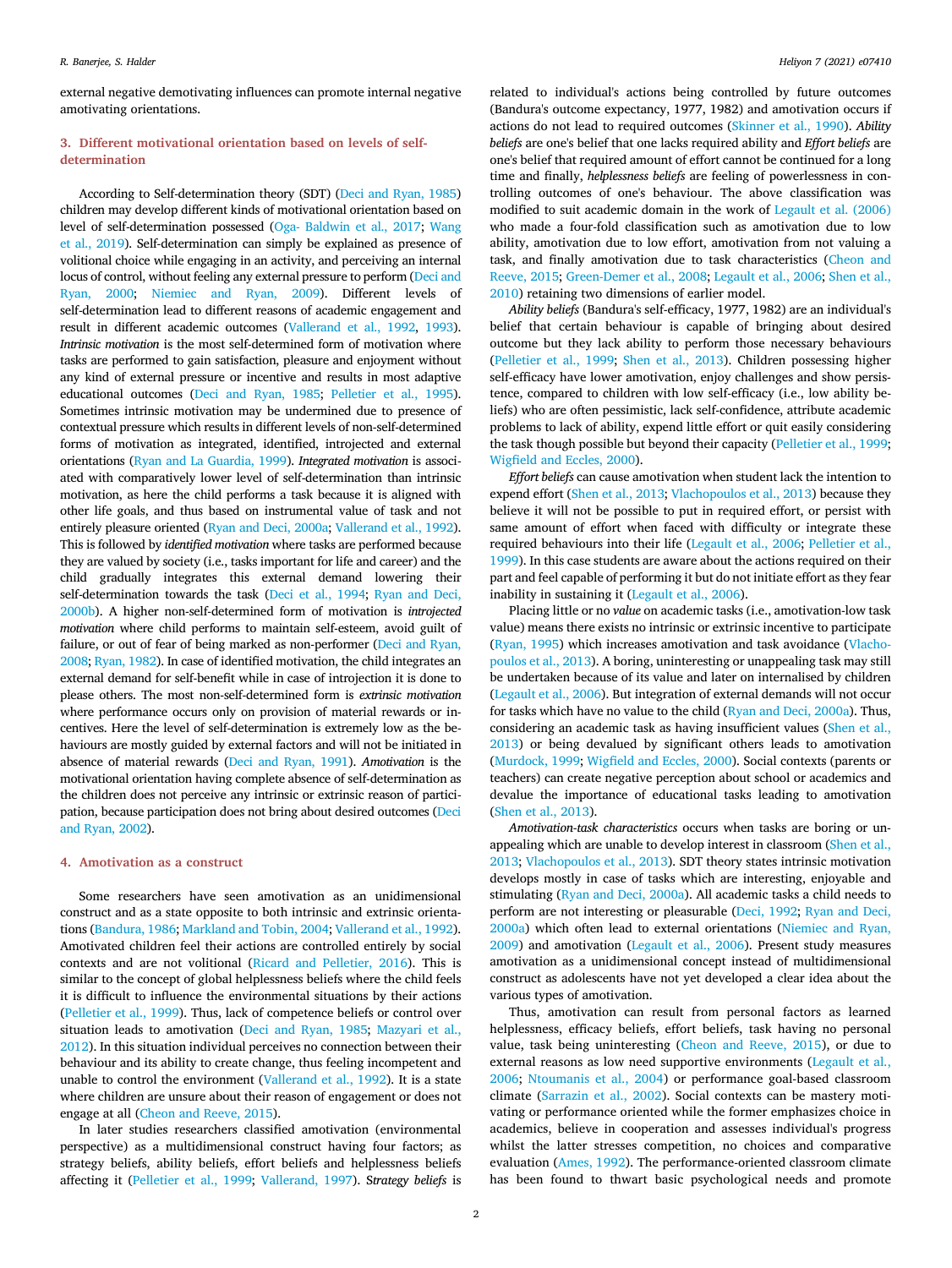amotivation (Ntoumanis and Biddle, 1999). Again, low need supportive controlling social contexts (such as classroom context) can reduce the level of self-determined motivation in children and increase amotivation (Pelletier et al., 2001).

#### 5. Social context, need frustration and amotivation

Basic psychological need theory (Deci and Ryan, 2000) (i.e., a mini theory of SDT) states that level of self-determination is influenced and improved by supportive social contexts in the form of home or school (Diseth et al., 2017; Vallerand et al., 1997). The supportive school contexts (teachers) can even help students to move from state of amotivation to intrinsic motivation through internalisation ofexternal demands (Legaultet al., 2006; Ntoumanis et al., 2004; Sarrazin et al., 2002). Internalisation occurs when the child integrates the initial externally driven tasks and starts to perform them volitionally (Niemiec and Ryan, 2009; Ryan & Deci, 2000a, 2000b). Social contexts (classroom context) which satisfy basic psychological needs of autonomy, competence and relatedness are considered supportive and helps in internalisation process thus lowering amotivation (Chirkov and Ryan, 2001;Legaultet al.,2006).Autonomy is the need toperceive volitional choice and internallocus of control during initiating or performing a task and a complete freedom from external pressure (Diseth et al., 2017;Oga-Baldwin et al., 2017). Competence is the belief that one has the ability to successfully perform a task and achieve desired results, and has the ability to improve performance through effort (Farkas and Grolnick, 2010; Stroet et al., 2013). Relatedness is the desire to feel loved, valued and accepted by peers and teachers, feel a sense of belongingness to a social context (Furrer and Skinner, 2003; Sparks et al., 2016). Fulfilment of above needs leads to internalisation of initial external regulations thereby reducing amotivation by enhancing self-determination (Niemiec and Ryan, 2009).

### 6. Need dissatisfaction vs need thwarting (frustration)

*Need dissatisfaction* represents a situation where environmental factors are perceived to be inactive or passive in satisfying one's needs or where the child's perceived needs are not met due to his prior low motivation (Ntoumanis, 2001, 2005), due to age or gender differences (Dever and Karabenick, 2011; Diseth et al., 2017; Hakan and Munire, 2014; Soenens et al., 2007) and due to low ability (Valenzuela et al., 2020). These social contexts though low in need supporting capacity, does not actively thwart child's need (Soenens et al., 2017). *Need frustration* occurs when the environmental factors are perceived to actively thwart one's needs (Bartholomew et al., 2011) such as being pressurised to act against will by controlling teachers frustrating the need of autonomy, receiving demeaning teacher feedback targeted towards ability instead of effort frustrating competence needs, and being isolated by peers leading to frustration of relatedness need, cause amotivation in students (Cheon et al., 2016).

#### 7. Need supportive teachers and amotivation

Present study chose to investigate the influence of teacher as a social context in reducing amotivation as teacher support for basic psychological needs are found to be have much stronger influence in reducing amotivation than that of parents or peers (Furrer and Skinner, 2003; Ke and Aruta, 2017). Teachers not only take the responsibility of reducing amotivation but also improving motivation through need satisfaction (Cheon et al., 2016). Supportive teachers provide autonomy support, structure and relatedness support to satisfy basic psychological needs, facilitate internalisation and reduce amotivation (Wang et al., 2019). Conversely, non-supportive teachers are controlling, create chaotic classroom and reject emotional needs, which frustrates basic psychological needs and enhances amotivation (Cheon and Reeve, 2015; Guay et al., 2008; Mazyari et al., 2012). Again, neutral teachers though low in need thwarting may not actively support basic psychological needs (Soenens et al., 2017).

Autonomy supportive teachers who provide choice (Koh and Frick, 2010; Assor et al., 2002), use rationale for a task (Roeser et al., 1998), respect student perspective (Kaur et al., 2014) are found to increase motivation and reduce amotivation. On the other hand, controlling teacher avoid provision of rationale (Assor et al., 2005), use controlling language (Diseth et al., 2017), incentives (Nunez and Leon, 2015), disregard student perspectives (Kaplan, 2017) all of which promotes amotivation.

Teachers creating a structured classroom environment through clear expectations (Wentzel et al., 2016), consistent guidelines (Kirschner et al., 2006), monitoring of progress (Jang et al., 2010) and effort based constructive feedback (Assor and Kaplan, 2001) tend to enhance motivation and reduce behavioural problems and amotivation, while the teachers in a chaotic classroom set unrealistic expectations (Daniels and Arapostathis, 2005), provide inconsistent guidelines (Skinner et al., 2005) and ability based feedback (Wentzel, 2002) resulting in extrinsic or amotivational orientations.

Teachers' relatedness support in the form of affection (Košir et al., 2007) reduces amotivation as it fosters a sense of belongingness in classroom (Close and Solberg, 2008) and sense of proximity towards teacher (Brok den et al., 2005) who is perceived as dependable (Lee, 2007). Conversely, teachers who dissatisfy feelings of classroom belongingness (Faircloth and Hamm, 2005), are authoritarian with less affection (Dever and Karabenick, 2011) and the ones fostering amotivation.

#### 8. Rationale

Earlier studies accounted that amotivated students perform better in need supportive classroom contexts compared to traditional classes (Ntoumanis et al., 2004; Perlman 2012a, 2012b, 2015). Teacher support can be beneficial in sustaining motivation and reducing amotivation in case of students who lack parental or community support (Hardre and Reeve, 2003). Teacher need support can help reduce maladaptive outcomes in children through lowering amotivation (Vallerand et al., 1997). On understanding the importance of teacher need support, present researchers seek to investigate whether positive dimensions of teacher support are useful in reducing amotivation among middle school children in an Indian sub-continent.

Most of the studies on academic motivation investigate intrinsic or extrinsic orientations while amotivation is studied only as an opposing situation (Cheon et al., 2018; Edmunds et al., 2008; Tessier et al., 2008). This is because amotivation is difficult to measure as children who are amotivated do not participate in the first place making it difficult to evaluate their level of motivation (Ntoumanis et al., 2004). Present researchers isolate the dimension of amotivation from intrinsic and extrinsic motivation to examine how teacher need support can reduce it and develop adaptive outcomes.

Self-determination theory states amotivation mainly results due to frustration of autonomy, competence and relatedness needs and multidimensional amotivation construct shows each type of amotivation occurs from frustration of a specific need such as low ability amotivation beliefs and feelings of learned helplessness due to frustration of competence need, performing task which have no value for the child or unappealing under external pressure reducing autonomy, and isolation in group tasks causing relatedness need frustration (Cheon et al., 2016). While lack of autonomy supportive contexts can cause extrinsic motivation (Deci and Ryan, 2000), when other two needs are also thwarted it results in amotivation (Ntoumanis et al., 2004). Thus, the researchers study all the three needs in conjunction, and try to find their unique and combined effects upon amotivation.

Adolescence period is chosen for conducting this research as shift from intrinsic to extrinsic orientations occurs during this period (Hakan and Munire, 2014). There is a clear decline in motivation as one transit to middle school (Anderman and Midgley, 1997). Transition to middle school causes frustration of previously satisfied basic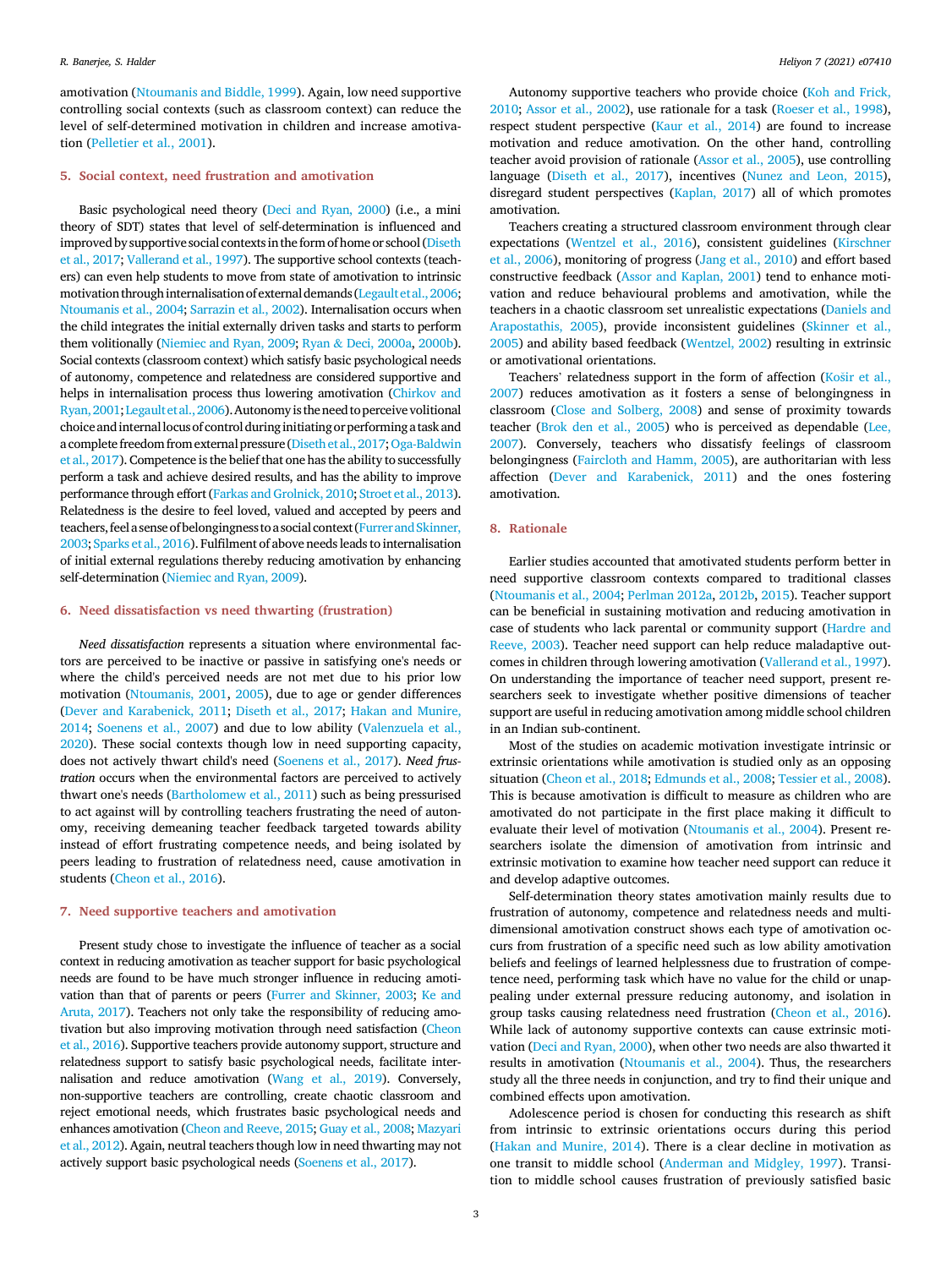psychological needs and affects motivational orientation (Gillet et al., 2012). Research shows that cause of amotivation is not mere pubertal change but non supportive middle school environment (Midgley, 1993). Researchers felt it is necessary to examine positive effect of teacher need support dimensions in relation to amotivation of middle school children.

#### 9. Research questions

This study examines the effects teacher autonomy support, teacher structure and teacher relatedness support on amotivation of children belonging to traditional cultures. While both intrinsic and extrinsic motivation and their determinants are widely studied, amotivation is not much focused. It is important that alongwith improving motivation, the level of amotivation should also be lowered. With the perspective of selfdetermination theory (SDT) present study investigated the following research questions:

- (a) Is there any association between teacher autonomy support and amotivation of middle school children?
- (b) Is there any association between teacher structure and amotivation of middle school children?
- (c) Is there any association between teacher relatedness support and amotivation of middle school children?
- (d) Whether the three dimensions of teacher support (i.e., autonomy support, structure and relatedness support) have an additive influence on amotivation?
- (e) Is there any significant difference in amotivation with respect to age and gender of the middle school children?

# 10. Methodology

#### *10.1. Participants and procedure*

This correlational survey comprised of 115 middle school students (Boys = 65, Girls = 50; 36 =  $6^{\text{th}}$  graders; 41 =  $7^{\text{th}}$  graders, 38 =  $8^{\text{th}}$ graders; age  $= 11-14$  years; Mean age  $= 13.02$  years) from urban English medium (govt. and private) schools in the city of Kolkata, West Bengal, India (a highly populated cosmopolitan city of eastern India). Simple random sampling method was used in selecting schools and students (from each grade). To control for extraneous variable vocational or work oriented schools and children with special needs were excluded. After ethical approval from Research Advisory Committee, Department of Education, University of Calcutta, the schools were approached. Signed informed consent from all participants and prior permissions from all school principals were obtained before initiating the survey, and participants had the right to withdraw at any time or decline to participate without any negative consequences. Researchers briefed about the proposed research, provided directions for filling out questionnaires, explained the requirement of correct information, and assured confidentiality and anonymity of responses. Survey was completed in 50 min with 10 min interval between questionnaires. All the questionnaires were self-report instruments filled by students. No data was obtained from parents or teachers (see Figure 1).

# *10.2. Measures*

Using *Modi*fi*ed Kuppuswamy scale (2017)* demographic and socioeconomic information was gathered. The socioeconomic status was



Figure 1. Flowchart of Sampling Procedure.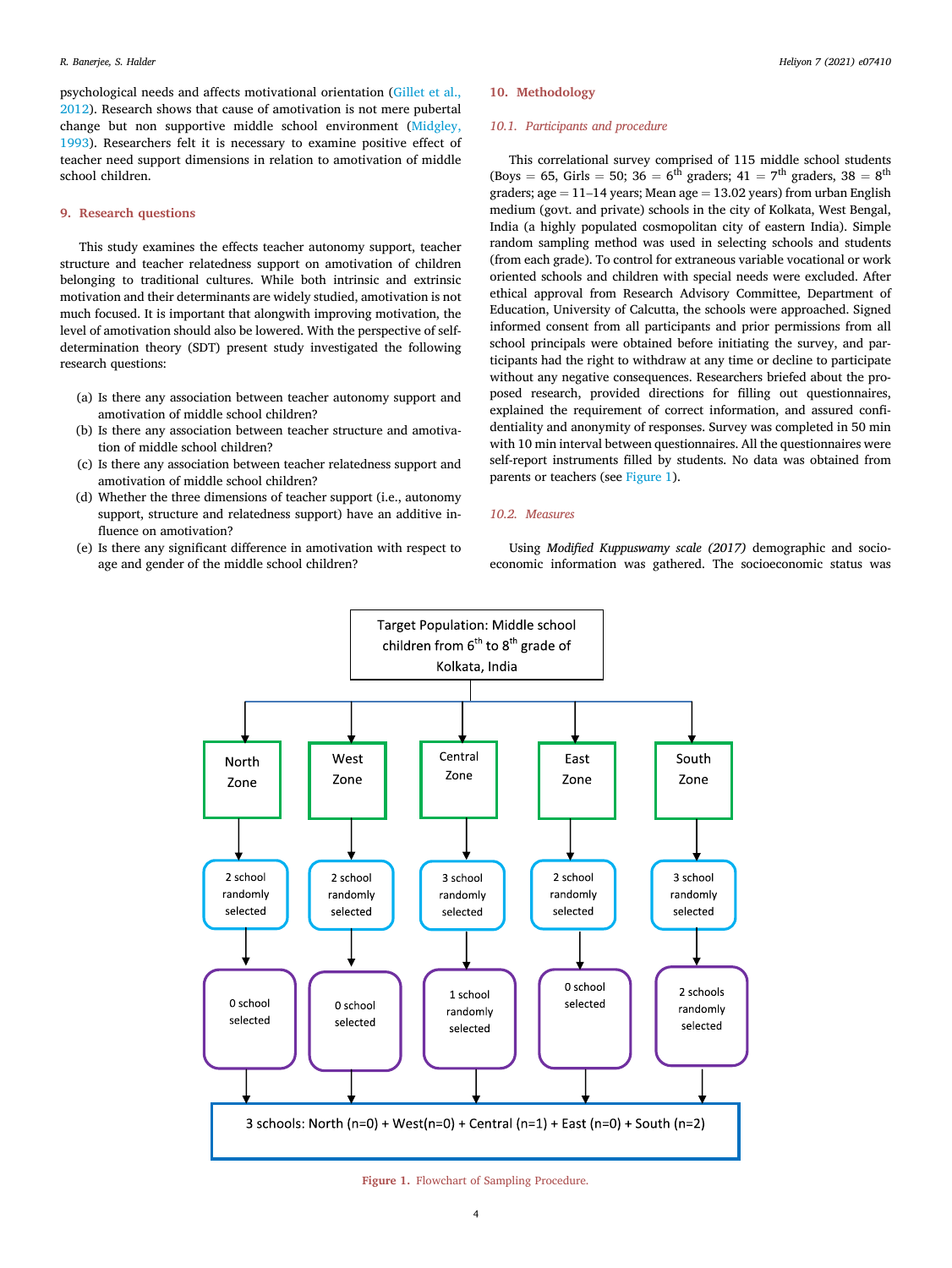assessed based on parental occupation, level of education, and monthly family income, which were measured separately and combined to form socioeconomic index.

*Academic Motivation Scale middle school* (AMS) (Kozok, 2012), a modified version of Academic Motivation scale high school version (Vallerand et al., 1992) measured amotivation. Scale consists of 28 items examining seven types of motivation: three forms of intrinsic motivation (viz. intrinsic motivation to know, to accomplish things, to experience stimulation), three forms of extrinsic motivation (viz. external, introjected, identified regulation) and amotivation (4 items). Items are measured on 5-point scale range where (5) denotes *corresponds exactly* and (1) signifies *does not correspond at all*. Items were like "*I can't see why I go to school and frankly, I couldn't careless*"; "*I don't know, I can't understand what I am doing in school.*" Instruments were standardized based on a pilot study on 65 children. The inter item-dimension validity for AMS ranged from .550 to .857  $(p<0.01)$  and Cronbach alpha is .876. Dimension-wise reliability coefficients are .816 (intrinsic motivation), .856 (extrinsic motivation) and .760 (amotivation).

*Teacher as a social context questionnaire* (TASCQ; Belmont et al., 1988, 1992) is a 24-item scale which measures three dimensions of teaching style viz. Autonomy support, Structure and Relatedness support (8 items for each dimension). Each dimension had 4 subdimensions: *Autonomy support* (viz. Choice, Control, Respect and Relevance), *Structure* (viz. Expectations, Contingency, Help and Monitoring), *Relatedness support* (viz. Affection, Attunement, Dedication of Resources and Dependability) assessed by 2 items each. Items of *relatedness* were as "*I can't depend on my teacher for important things*"; "*My teacher just doesn't understand me*"; for *structure* were "*My teacher doesn't tell me what he/she expects of me in school*"; "*Every time I do something wrong, my teacher acts differently.*"; for *autonomy* were "*My teacher doesn't give me much choice about how I do my schoolwork*"; "*My teacher doesn't explain why what I do in school is important to me.*"All items are scored on a 4-point scale from '*not at all true* (1)' to '*very true* (4)'. The Cronbach alpha for total TASCQ scale was .813 (all 12 positive items) and .746 (all 12 negative items). Dimension-wise reliability coefficients were found to be .759 (relatedness support positive), .572 (relatedness support negative), .635 (Structure positive), .576(Structure negative), .239 (autonomy support positive) and .453 (autonomy support negative) while Inter item-dimension validity ranged from -0.753to 0.691 (*p* < 0.01).

Despite low reliability coefficients of autonomy support subscales, the researcher retained those in order to study three psychological needs in unison, autonomy support being the central need among all three. Reliability increases with increase in number of test items while subscales of autonomy support, structure and relatedness support have only eight items each causing low reliability. Each of the three subscales contained reversed items that may have caused low value of alpha. Lack of unidimensionality, i.e., items of all the three subscales of autonomy support, structure and relatedness support assess four subdimensions rather than a single dimension, causing low Cronbach alpha for each of the subscales as the subdimensions are weakly correlated with each other. Thus, low Cronbach alpha occurs from three subscales of autonomy support, structure and relatedness support having conceptual variation. Some items if deleted would have increased the alpha but were retained to study the effect of the subdimensions. Teacher scale has no total score so obtaining one would be meaningless in context of this article, otherwise the Cronbach alpha of entire scale would have been greater. Moreover, the scale is valid so it can be accepted despite some subscales having low reliability.

#### *10.3. Statistical techniques*

SPSS 25 package was used for conducting all statistical analyses. Pearson correlation and linear regression explained unique effects of dimensions of teacher support on amotivation while for examining additive and interactive effects of dimensions, stepwise and hierarchical multiple regression was conducted. For exploring the influence of categorical variables, t test and One-way ANOVA was used.

#### 11. Results

#### *11.1. Preliminary analyses*

#### *11.1.1. Normality of data*

Normality of data was checked before conducting statistical analyses (Table 1). According to Central Limit theorem which states for large samples  $(n > 30)$ , the sampling distribution approaches normal distribution for sample size  $(n = 115)$  of this current study ensuring normality of data. The skewness and kurtosis of variables were also checked for normality purposes; skewness and kurtosis for teacher autonomy support were found to be -.072 and -.229, for teacher structure were -.401 and -.166, for teacher relatedness support were found to be .087 and -.467, and for amotivation were found to be 1.3 and 1.1 respectively. Researchers differ regarding what should be the acceptable range of skewness and kurtosis for data normality, for some it is from -1.5 to 1.5 for skewness and kurtosis (Tabachnick and Fidell, 2013), for others -2 <  $sk < 2$  and  $-7 < k < 7$  is acceptable (Bryne, 2016; Field, 2011; George and Mallery, 2016; Gravetter and Wallnau, 2012; Ryu, 2011; Trochim and Donnelly, 2006) while some opine deviation from normality is not severe if *sk* < 3, *ku* < 10 (Kline, 2011). Hair et al. (2010) and Bryne (2010) propose for- $2 < sk < 2$  and  $-7 < k < 7$  is acceptable for assuming multivariate normality for data set.

#### *11.1.2. Descriptive statistics and preliminary analysis*

Means and SD of amotivation ( $M = 9.78$ ,  $SD = 4.588$ ), teacher autonomy support ( $M = 2.62$ ,  $SD = .469$ ), teacher structure ( $M = 2.88$ ,  $SD =$ .489) and relatedness support ( $M = 2.69$ ,  $SD = .530$ ) all are within expected range (Table 1). Amotivation differed between boys  $(M = 10.39$ ,  $SD = 4.984$ ) and girls ( $M = 8.98$ ,  $SD = 3.921$ ), with girls showing less mean amotivation and between sixth graders  $(M = 9.13, SD = 3.352)$ , seventh graders ( $M = 10.07$ ,  $SD = 4.883$ ) and eighth graders ( $M = 10.08$ ,  $SD = 5.277$ . Necessary preconditions for linear and multiple regressions, ANOVA and t test were checked. Pearson correlations conducted between amotivation, dimension of teacher support and showed significant associations conducive for further statistical analysis.

## *11.2. Testing the hypotheses*

#### *11.2.1. Correlation among variables*

The correlation matrix reveals significant correlation between amotivation and dimensions of teacher support, viz. teacher autonomy support ( $r = -0.347$ ,  $p < .001$ ), teacher structure ( $r = -0.378$ ,  $p < .001$ ), teacher relatedness support  $(r = -0.316, p = .001)$  (Table A.1).

Sub-dimensions of teacher autonomy support viz., *Control* ( $r = .289$ ,  $p = .002$ ), *Relevance* ( $r = .236$ ,  $p = .011$ ), of teacher structure viz. *Expectation* ( $r = .344$ ,  $p < .001$ ), *Monitoring* ( $r = -.306$ ,  $p = .001$ ) and teacher relatedness support viz. Affection ( $r = -.213$ ,  $p = .022$ ), and *Dependability* ( $r = .200$ ,  $p = .032$ ) were significantly correlated with amotivation with *Monitoring* having the strongest association while the remaining sub-dimensions showed insignificant correlation. As Pearson correlations showed significant associations it provided evidence that it is conducive to conduct regression analyses (Tables A.2, A.3 and A.4).

#### *11.2.2. Linear regression analyses*

Three Linear Regression analyses were done to examine individual effects of teacher support dimensions on amotivation and to find which of the dimensions has strongest influence. Teacher relatedness support (Table 2) explained 10% ( $R^2 = .100$ ) variation in amotivation, which is negatively significant ( $β = -0.316$ ) (Cohen, 1988). F value indicates *F* (1, 113) = 12.529,  $p < .001$  significance of the model at  $p < .05$  level, with a significant t value ( $t = -3.540$ ,  $p < .001$ ) and regression equation as  $\hat{Y} =$ 17.112–2.731X.

Teacher structure (Table 3) explained  $14.3\%$  ( $R^2 = .143$ ) variation in amotivation, which is negatively significant ( $\beta$  = -0.378) (Cohen, 1988). F value indicates  $F(1, 113) = 18.828$ ,  $p < .001$  significance of the model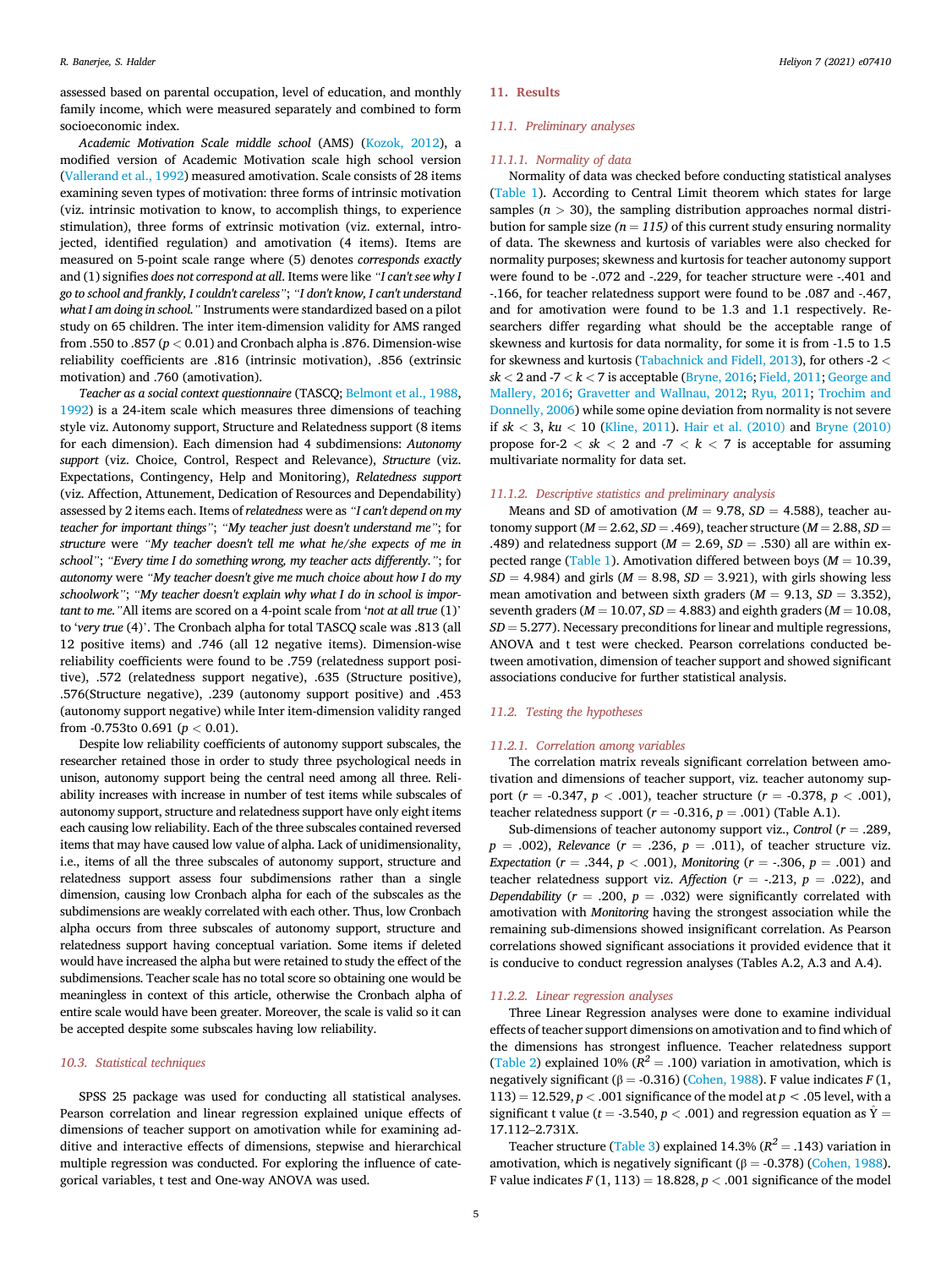|          | Mean | Std. Deviation                                                                                                                                              | Skewness  |            |           | Kurtosis   |  |  |
|----------|------|-------------------------------------------------------------------------------------------------------------------------------------------------------------|-----------|------------|-----------|------------|--|--|
|          |      |                                                                                                                                                             | Statistic | Std. Error | Statistic | Std. Error |  |  |
| A        | 9.78 | 4.588                                                                                                                                                       | 1.3       | .226       | 1.1       | .447       |  |  |
| $T_{AS}$ | 2.62 | 0.469                                                                                                                                                       | $-.072$   | .226       | $-.229$   | .447       |  |  |
| $T_S$    | 2.87 | 0.489                                                                                                                                                       | $-.401$   | .226       | $-166$    | .447       |  |  |
| $T_R$    | 2.68 | 0.530                                                                                                                                                       | .087      | .226       | $-467$    | .447       |  |  |
|          |      | <i>Note.</i> T <sub>AS</sub> = Teacher autonomy support; T <sub>S</sub> = Teacher structure; T <sub>R</sub> = Teacher relatedness support; A = Amotivation. |           |            |           |            |  |  |

Table 2. Regression analysis of amotivation of students on teacher relatedness support.

| ___    |                                                                                          |     |           | __             |        |       |             |
|--------|------------------------------------------------------------------------------------------|-----|-----------|----------------|--------|-------|-------------|
| Factor | Predictor                                                                                | D2  |           | Unstd. Coeff B | $SE_F$ |       |             |
| A      |                                                                                          | 100 | 12.529*** | $-2.731$       |        | -.316 | $-3.540***$ |
|        | <i>Note</i> . T <sub>R</sub> = Teacher relatedness support; A = Amotivation of Students. |     |           |                |        |       |             |

\*\*\*p < .001.

at  $p < .05$  level, with a significant t value ( $t = -4.339$ ,  $p < .001$ ) and regression equation as  $\hat{Y} = 19.962$ –3.542X.

Teacher autonomy support (Table 4) explained  $12.1\%$   $(R^2 = .121)$ variation in amotivation, which is negatively significant ( $\beta = -0.347$ ) (Cohen, 1988). F value indicates  $F(1, 113) = 15.491, p < .001$  significance of the model at  $p < .05$  level, with a significant t value ( $t = -3.936$ ,  $p < .001$ ) and regression equation as  $\hat{Y} = 18.681-3.396X$ .

#### *11.2.3. Stepwise Regression*

Stepwise Regression analysis was conducted to find the additive effect of teacher autonomy support, teacher structure and teacher relatedness support on amotivation of students, In Step 1, only teacher structure was entered while the other two variables got excluded indicating no additive effect.

# *11.2.4. Effect of categorical variables (age and gender)*

*Independent sample t-test* was conducted to find gender differences in amotivation. As null hypothesis of Levene's test *rejected* (4.780,  $p = .031$ ) so equal variances not assumed row was read while interpreting the t-test results. The t-test shows ( $t = 1.701$ ,  $p = .092$ ,  $MD = 1.412$ ) that gender wise difference in amotivation does not exist (Table A.5).

*One-way ANOVA* was performed to discover age wise differences in amotivation with changing grade level. The Levene's statistic  $= 1.747$ ,  $p = .179$ , thus requirement of homogeneity of variance has been met, and the ANOVA test is considered robust. But there exist no significant difference between group means as demonstrated by one-way ANOVA [*F* (2,  $112$ ) = .527,  $p = .592$ ] (Table A.6).

#### 12. Discussion

Self-Determination Theory (SDT) states when the basic psychological needs are satisfied in classroom it helps in enhancing motivation and in reducing amotivation level (Deci and Ryan, 1985; Cheon et al., 2016). Present study thus examines how teacher support in satisfying basic psychological needs helps in reducing amotivation among middle school children. Classroom need thwarting situations as controlling language, disregard of student perspectives and uninteresting tasks increase controlled motivation as they dissatisfy need of autonomy (one of the major basic psychological needs) (Patall et al., 2017). Controlling teaching styles are found to increase non self-determined forms of motivation and amotivation (Pelletier et al., 2001 as cited in Amoura et al., 2015). Maladaptive outcomes of absence of teacher support can be externally visible as disruptive behaviours or may be internal as non-participation in classroom or being amotivated (Burgess et al., 2006 as cited in Brown-Wright et al., 2013). Past researches found if basic psychological needs at situational level (teacher support in a math task during class hours) remain unsatisfied, it may lead to amotivation in contextual level (math in general) (Valenzuela et al., 2020). Current researchers thus investigated whether teacher support dimensions (autonomy support, structure and relatedness support) can reduce amotivation through satisfaction of autonomy, competence and relatedness needs.

Amotivation stems from various reasons as low competence in adolescents causing ability amotivation beliefs, from low competence feelings regarding ability to put in hard work causing effort amotivation beliefs, from not considering a task important causing *task value* related amotivation, and considering a task as uninteresting resulting in *task characteristics* related amotivation (Cheon and Reeve, 2015; Cheon et al., 2016). Each of the three teacher support dimensions are investigated separately because they have separate effect on amotivation dimensions, for example, *ability amotivation beliefs* are negatively predicted by structure and relatedness support, *effort amotivation beliefs* were negatively predicted by teacher structure, amotivation beliefs related to *task value*

# Table 3. Regression analysis of amotivation of students on teacher structure.

| .            |                                                                        |       |                                                                                      |                |          |         |             |  |  |  |  |
|--------------|------------------------------------------------------------------------|-------|--------------------------------------------------------------------------------------|----------------|----------|---------|-------------|--|--|--|--|
| Factor       | Predictor                                                              | $R^2$ |                                                                                      | Unstd. Coeff B | $SE_{B}$ |         |             |  |  |  |  |
| A            | $T_S$                                                                  | .143  | 18.828***                                                                            | $-3.542$       | .816     | $-.378$ | $-4.339***$ |  |  |  |  |
| ***p < .001. | <i>Note.</i> $T_s$ = Teacher structure; $A$ = Amotivation of Students. |       |                                                                                      |                |          |         |             |  |  |  |  |
|              |                                                                        |       |                                                                                      |                |          |         |             |  |  |  |  |
|              |                                                                        |       | Table 4. Regression analysis of amotivation of students on teacher autonomy support. |                |          |         |             |  |  |  |  |

| Factor                                                                            | Predictor |        |           | Unstd. Coeff B | SE,  |        |             |  |
|-----------------------------------------------------------------------------------|-----------|--------|-----------|----------------|------|--------|-------------|--|
| A                                                                                 | $-AS$     | $-14.$ | 15.491*** | $-3.396$       | .863 | $-347$ | $-3.936***$ |  |
| <i>Note</i> . $T_{AS}$ = Teacher autonomy support; $A$ = Amotivation of Students. |           |        |           |                |      |        |             |  |

\*\*\*p  $< .001$ .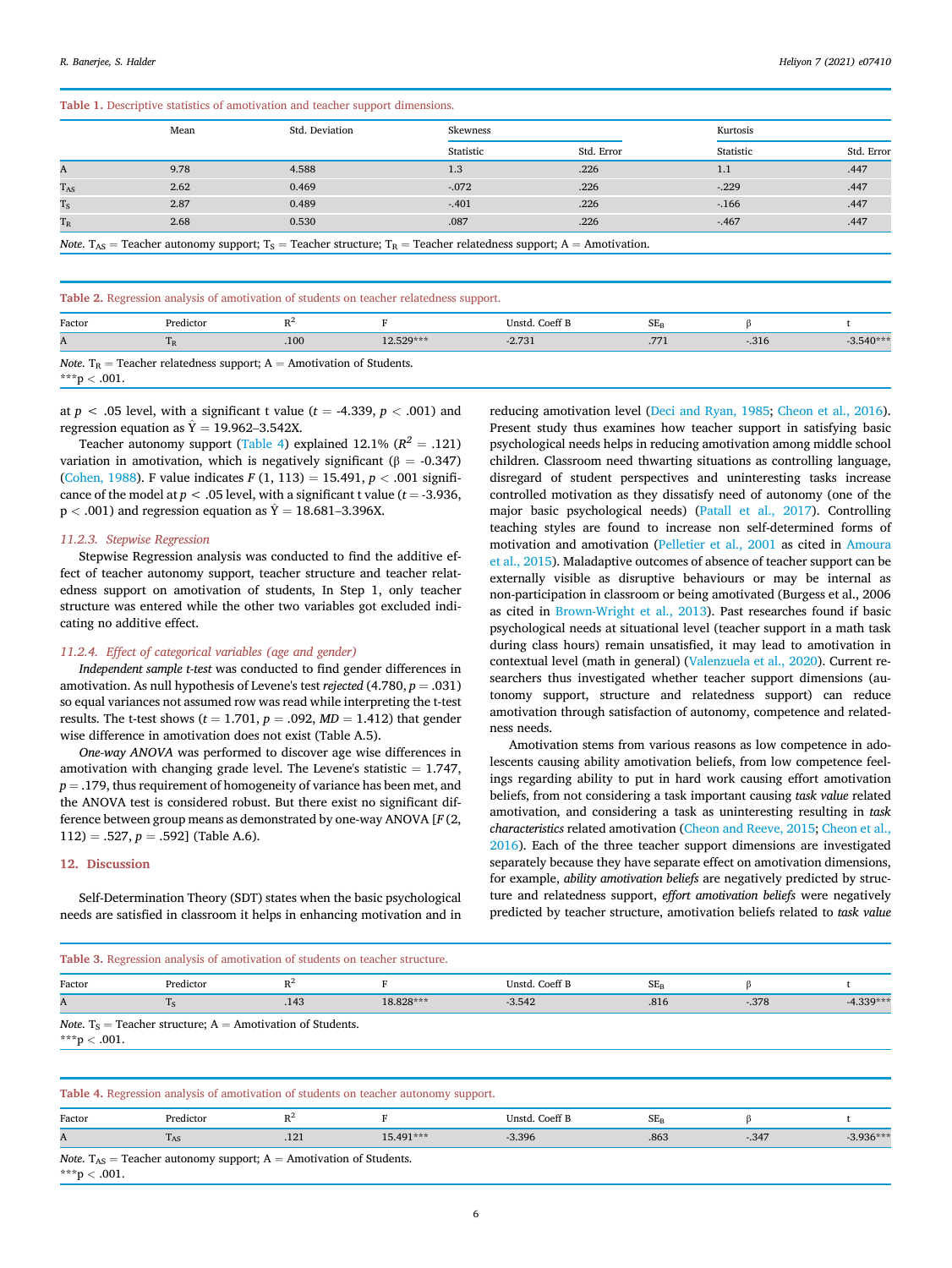and *task characteristics* were negatively predicted by autonomy support (Vlachopoulos et al., 2013).

# *12.1. Unique effects*

In this study, *teacher structure* explained the highest amount of variation in amotivation. A task is not valued by the child when he feels no control over the results of his action (Ricard and Pelletier, 2016), and it may lower competence beliefs, engagement and increase amotivation (Ntoumanis et al., 2004). Feeling incompetent in controlling the outcome may cause lowering of effort (*effort amotivation beliefs*) and interest (*task value* related amotivation) to perform any task (Brown-- Wright et al., 2013). Teacher structure can help to ensure success by providing guidance and feedback which will help the student to regain perception of competence in achieving desired outcome. Earlier studies show that the provision of structure by teachers is important in reducing amotivation by enhancing competence beliefs (Deci and Ryan, 1985; Wang and Liu, 2007). Low competence beliefs occur when students feel that they do not possess the required ability to improve their academic status which they perceive as permanent (i.e., fixed mindset causing ability amotivation beliefs) (Legault et al., 2006). Teacher structure improves competence beliefs (by satisfying need of competence) and develops incremental attitude (i.e., growth mindset), through a sustained effort improvement is possible (Suhr, 2018; Wang and Liu, 2007). SDT emphasizes the role of structure specially teacher expectations (a component of structure) in motivating students and making them perform beyond their capacity (Kiefer et al., 2015). Older children are more affected upon frustration of competence need and showed higher maladaptive outcomes than younger ones, because adolescents suffer from self-doubt and need to be assured of their ability more frequently (Huhtiniemi et al., 2019). Similarly, girls were found to be more affected by negative teacher feedback (a component of structure), lowering their competence beliefs and making them externally oriented, whereby they opt for performance goals as they move up to higher classes (Boggiano et al., 1991). In case of girls having prior intrinsic motivation, non-supportive social contexts (i.e., negative teacher support) had lesser detrimental effect as these girls possessed internal locus of control (Boggiano et al., 1991). According to SDT, motivated students perceive their teachers more positively and perceive greater teacher support (Patall et al., 2017). Intrinsically motivated children perform a task out of pleasure received from it without requiring much of external reinforcement (Cheon and Reeve, 2015).

*Teacher autonomy* was the second most important predictor of amotivation compared to structure. In a study by Amoura et al. (2015) predicated that teachers providing higher autonomy support and lower control resulted in children possessing highest level of motivation compared to teachers both high in autonomy and control. Past researches found autonomy supportive teacher behaviours reduced amotivation beliefs by satisfying need of autonomy (Amoura et al., 2015; Cheon and Reeve, 2015; Cheon et al., 2016), and girl students showed lower amotivation compared to boys (Valenzuela et al., 2020). Autonomy supportive teachers not only reduced amotivation but increased motivation level as well (Vallerand et al., 1997). An experimental study showed shifting towards a more autonomy supportive orientation by teachers (after a training intervention) resulting in increased engagement which was intrinsic in nature (Cheon and Reeve, 2015).

Through provision of choice, autonomy supportive teachers increased situational motivation and reduced contextual amotivation (Prusak et al., 2004). Choice along with provision of enjoyable tasks, motivates students to participate volitionally and is found to lower amotivation by introducing an element of self-determination (Wang and Liu, 2007). According to SDT, the tasks which are not relevant to the child's need may cause boredom, lower engagement and increase amotivation (Ntoumanis et al., 2004).

On the other hand, controlling teachers who avail need thwarting strategies as controlling language, avoiding provision of rationale, and disregard for students' perspectives resulted in less motivated children compared to autonomy supportive teachers (Amoura et al., 2015; Legault et al., 2006). Dual Process Model within SDT states that two parallel paths exist in a classroom, one which starts with autonomy support leading to engagement mediated by need satisfaction; another starts with teacher control leading to amotivation mediated by need frustration (Cheon et al., 2016).

Present study revealed *teacher relatedness support* though having least predictive power among the three dimensions still had significant impact upon amotivation. Teacher possessing negative and nonsupportive attitude can frustrate basic psychological needs (decrease feeling of relatedness) and reduce motivation (Dağgöl, 2013). Self-determination theory states respect from teachers and peers (an element of relatedness) promotes sense of belongingness which diminished amotivation (Amoura et al., 2015). A study examining parent, teacher and peer relatedness reported that teachers providing relatedness support in classroom helped in better adjustment and increased motivation (Ryan et al., 1994). Relatedness support increases dependability and trust in teachers and is found to reduce negative maladaptive behaviours (Roeser and Eccles, 1998). Sense of Belongingness (or relatedness) acted as a mediator in translating academic motivation to academic success (Faircloth and Hamm, 2005). Teachers appreciating children satisfied relatedness need and enhanced motivation while those ignoring children frustrated relatedness need causing amotivation (Furrer and Skinner, 2003). Teacher relatedness support was found to satisfy basic psychological need of relatedness and prevent dropout by reducing amotivation (Ricard and Pelletier, 2016). Warmth and affection from teachers resulted in positive motivational consequences in children of all age groups (Košir et al., 2007). Girls being highly emotional were found to be more affected by relatedness need frustration compared to boys (Huhtiniemi et al., 2019), while the latter hide their emotional side in order to maintain certain social image (Ntoumanis, 2001, 2005; Toor, 2018).

#### *12.2. Additive effects*

Present study found that the three dimensions of teacher support had no additive or interactive effect on amotivation. Past researches grounded in self-determination theory reported all three dimensions of teacher support are negatively associated with amotivation (Legault et al., 2006). Frustration of the three basic psychological needs is pointed out by SDT theorists as the major reason causing amotivation in classroom (Cheon et al., 2016). SDT theorists opine that all three need satisfying qualities should be present in a teacher for successfully handling student amotivation (Wang et al., 2019). In a qualitative study, students reported warm positive attitude of teachers (relatedness support), constructive feedback (structure), provision of rationales & allowing group activity in classroom (autonomy support) decreased amotivation while unappealing tasks, controlling teacher attitude, difficult and dull subjects increased amotivation (Dağgöl, 2013). Similar findings show teachers setting mastery goal, encouraging growth mindset, promoting student belongingness, create a positive classroom environment and are found to reduce amotivation through need satisfaction (Suhr, 2018). Autonomy support was found to have larger predictive power compared to relatedness support or competence support (Amoura et al., 2015). Autonomy support was the most emphasized psychological need absence of which causes extrinsic motivation, and when this coupled with dissatisfaction of the other two needs results in amotivation (Ntoumanis et al., 2004). Previous researchers using SDT framework revealed that in children of all age group, teacher support dimensions as structure, relatedness support and autonomy support were unique predictors for amotivation dimensions as effort beliefs, ability beliefs and task value or task characteristics related beliefs respectively (Vlachopoulos et al., 2013).

SDT proposes that supportive classroom environment and need supportive teachers can foster motivation in children. Conversely, provision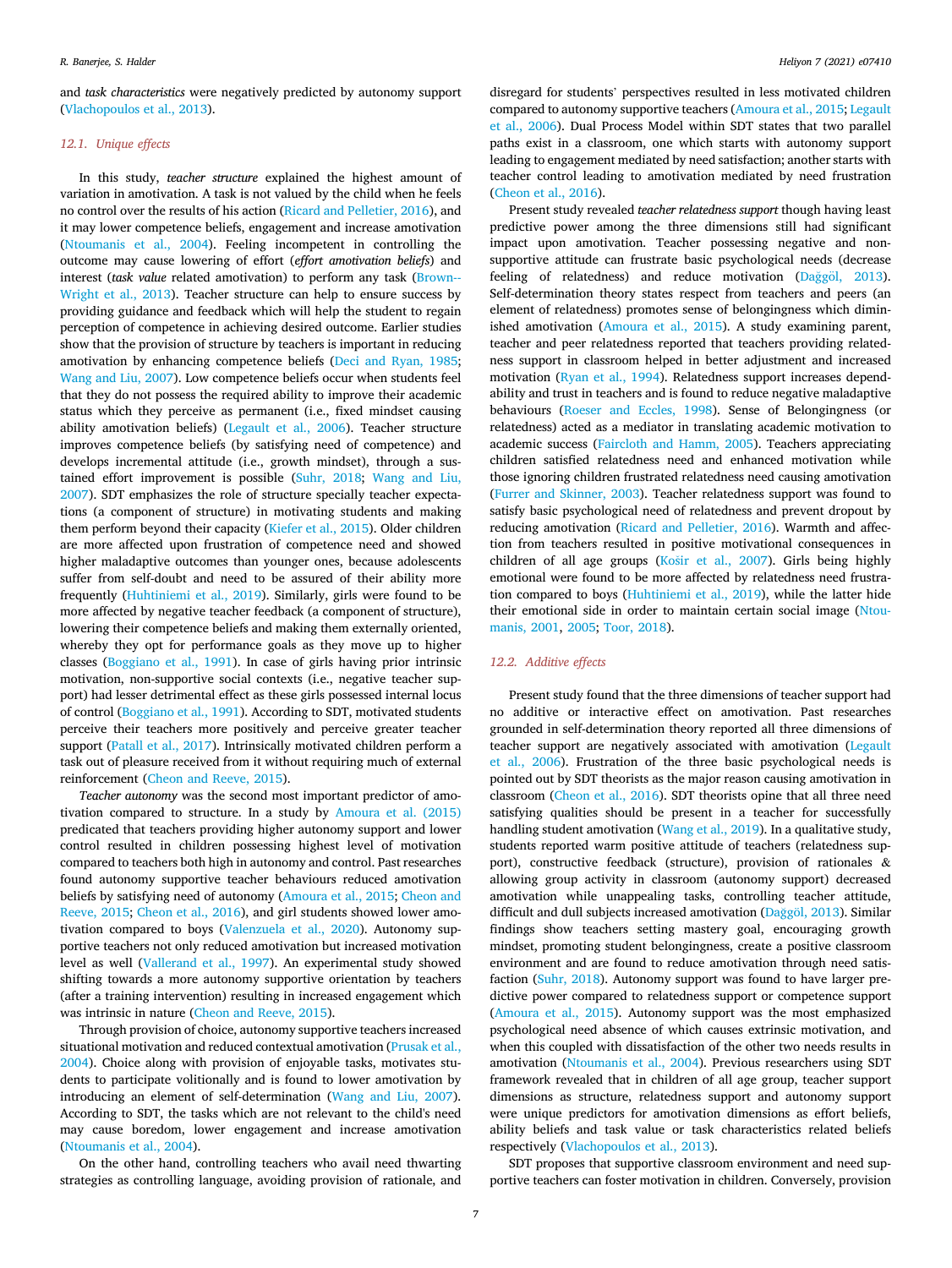of teacher support is also influenced by the level of child's motivation causing amotivated children to receive need thwarting teacher behaviours which resulted in further enhancement in amotivation (Patall et al., 2017). On the other hand, amotivated students' perception of teacher support is also negative, as they feel teachers are not supportive enough, which in turn lowered their self-determination (Amoura et al., 2015). Conversely, prior motivated students had positive perception regarding teacher support which led to increase in motivation (Patall et al., 2017). The above results show that there exists a bipolar relation between need support and motivation level of adolescents as the former promotes the latter while the latter also enhances the former.

# *12.3. Age and gender effects*

In the current study, *t* test results showed that amotivation of boys and girls did not differ significantly. Earlier studies mostly reveal contradictory results where negative teacher structure (controlling teacher feedback) caused higher amotivation in girls compared to boys, by lowering their competence and increasing amotivation level, as they moved to higher grades (Boggiano et al., 1991; Valenzuela et al., 2020; Wang and Liu, 2007). Girls were also more impacted by frustration of autonomy needs leading to higher levels of amotivation (Huhtiniemi et al., 2019), but the negative influence of amotivation was more detrimental for boys (Shen, 2015). Finally, girls also revealed higher need of relatedness for developing positive motivational orientations (Huhtiniemi et al., 2019). Boys exhibited lower need of relatedness but upon receiving teacher's affection showed greater engagement and motivation compared to girls (Furrer and Skinner, 2003). Not only in general amotivation, but girls were also higher in dimension wise amotivation, showinglow effort beliefs and task value beliefs while ability beliefs and task characteristics beliefs were same across genders (Shen et al., 2013). Conversely, some researchers found no gender difference in dimension wise amotivation beliefs (Legault et al., 2006).

In this present study, age wise differences in motivation were not significant indicating that while moving from  $6<sup>th</sup>$  to  $8<sup>th</sup>$  grade, amotivation does not undergo significant changes. Previous studies exhibit similar results where age variation had no significant effect on amotivation (Valenzuela et al., 2020). Relatedness need was found to be more significant in younger children entering middle school than older children (Furrer and Skinner, 2003). Other studies revealed although teacher autonomy support decreases with age and student also demand more autonomy with maturity, but amotivation remains relatively stable across age groups (Otis et al., 2005; Gillet et al., 2012). Contradictory results showed moving from elementary to secondary school the children report decrease in ability amotivation beliefs (Chase, 2001; Xiang et al., 2006 cited in Shen et al., 2013). Another research contradicted this finding stating frustration of competence needs affected older children more than young ones (Huhtiniemi et al., 2019).

#### *12.4. Implications*

The study creates awareness about the fact that not all behaviours can be extrinsically or intrinsically motivated if children are not interested in a task considering it will not provide a outcome (Seligman, 1975), do not value a task (Ryan, 1995), are not confident about own efficacy (Deci, 1975). Moreover, it highlights that teachers should not only focus on increasing motivation, but also consider the "reverse side" and reduce amotivation as well. This study brings forth the importance of pre-service and in-service intervention programmes oriented towards enhancing teacher support. From students'perspective the research when conducted through self-reports may make students aware about their level of amotivation and causes behind it. Being aware they can try to self-motivate themselves. Schools can seriously consider modifying their education policies for infrastructure improvement, teacher quality enhancement, classroom teaching learning process. Parents can also be made aware regarding level of amotivation in children and how they can collaborate with teachers to address these issues.

# 13. Conclusion

This study tries to focus on negative side of motivation which is not much explored and tries to make certain contribution to existing literature. The *main* fi*ndings* show how supportive climate in classroom may help to reduce amotivation or prevent it from occurring. The study has certain limitations as it investigates only positive teacher support dimensions and their effect on amotivation excluding negative ones (viz., control, chaos or rejection). This proved useful to get a clear idea about the unique effects of positive dimensions.

*Secondly,* nowadays, SDT researchers try to study a dual model of how positive dimensions of teacher support increase adaptive outcomes though having little or no effect on maladaptive ones and how negative dimensions of teacher support increase maladaptive outcomes without having much effect on adaptive outcomes (Cheon et al., 2016, 2018). The present researchers already have studied the effects of positive teacher support on motivation in their earlier works and thus they checked the effect of positive dimensions on amotivation to have a comprehensive view instead of using this dual theory.

*Thirdly,* only role of teacher support was examined though it was seen home-school dissonance leads to amotivation and disruptive behaviour when ideologies of two social contexts are in conflict (Brown-Wright) et al., 2013). Teacher context was chosen as earlier literature showed it was the strongest factor and researchers wanted to view its isolated effect and plan to study parent support in future.

*Fourthly,* self-report data use may cause biased results as children do not want to accept, they are amotivated. But researchers requested honest opinions and vowed confidentiality to increase the strength of responses.

*Fifthly,* students belonged to urban locality and may possess a certain kind of mindset thus making generalisation difficult. But as amotivation is a universal phenomenon and common for all children it is assumed that the results could be generalised.

*Sixthly,* the researchers studied only one type of motivation and excluded intrinsic and extrinsic motivation dimensions. This is because they already investigated those dimensions in previous researches and wanted to examine amotivation in the current research.

# 14. Delimitation of study

Autonomy support subscale of teacher scale has low reliability as it is only assessed by four items but has been retained as it is valid.

# **Declarations**

#### *Author contribution statement*

Ranita Banerjee: Conceived and designed the experiments; Performed the experiments; Analyzed and interpreted the data; Contributed reagents, materials, analysis tools or data; Wrote the paper.

Santoshi Halder: Conceived and designed the experiments; Contributed reagents, materials, analysis tools or data.

#### *Funding statement*

This research did not receive any specific grant from funding agencies in the public, commercial, or not-for-profit sectors.

#### *Data availability statement*

Data for the study is not available.

#### *Declaration of interests statement*

The authors declare no conflict of interest.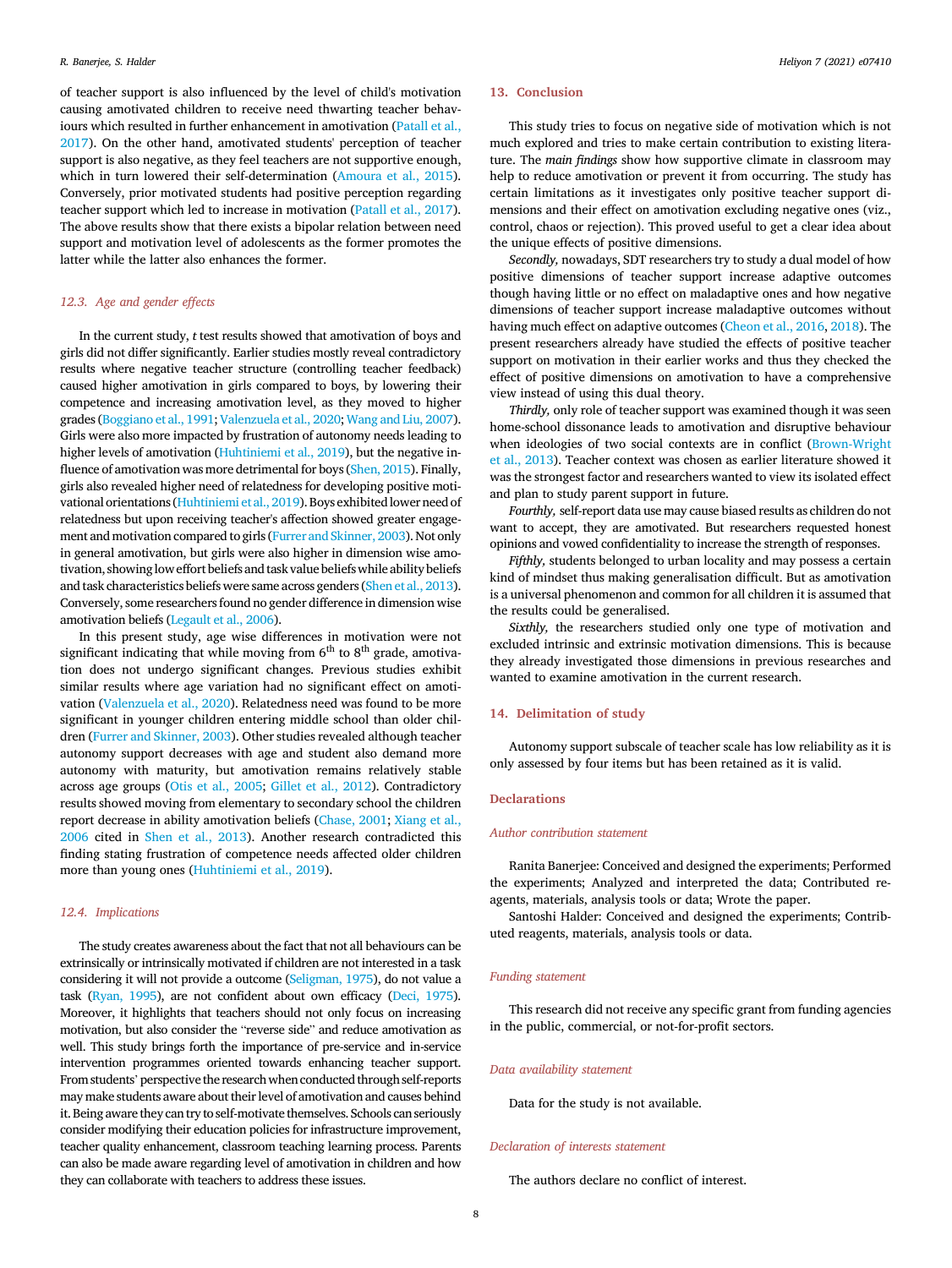#### *Additional information*

Supplementary content related to this article has been published online at https://doi.org/10.1016/j.heliyon.2021.e07410.

#### References

- Ames, C., 1992. Classrooms: goals, structures and student motivation. J. Educ. Psychol. 84 (3), 261–271.
- Amoura, C., Berjot, S., Gillet, N., Caruana, S., Cohen, J., Finez, L., 2015. Autonomy support and Controlling styles of Teaching. Opposite or distinct teaching styles. Swiss J. Psychol. Schweiz. Z. Psychol. Rev. Suisse Psychol. 74 (3), 141–158.
- Anderman, L.H., Midgley, C., 1997. Motivation and middle school students. In: Ervin, J.L. (Ed.), What Current Research Says to the Middle Level Practitioner. National Middle school Association, pp. 41–48.
- Assor, A., Kaplan, H., 2001. Mapping the domain of autonomy support: five important ways to enhance or undermine student's experience of autonomy in learning. In: Efklides, A., Kuhl, J., Sorrentino, R.M. (Eds.), Trends and Prospects in Motivation Research. Kluwer Academic Publishers, pp. 101–120.
- Assor, A., Kaplan, H., Kanat-Maymon, Y., Roth, G., 2005. Directly controlling teacher behaviors as predictors of poor motivation and engagement in girls and boys: the role of anger and anxiety. Learn. InStruct. 15 (5), 397–413.
- Assor, A., Kaplan, H., Roth, G., 2002. Choice is good, but relevance is excellent: autonomy-enhancing and suppressing teacher behaviors predicting students' engagement in schoolwork. Br. J. Educ. Psychol. 72 (2), 261–278.
- Baker, S.R., 2004. Intrinsic, Extrinsic, and amotivational orientations: their role in university adjustment, stress, well-being, and subsequent academic performance. Curr. Psychol.: Dev. Learn. Personal. Soc. 23, 189–202.
- Bandura, A., 1986. Social Foundations of Thought and Action: A Social Cognitive Theory. Prentice–Hall Inc.
- Bartholomew, K.J., Ntoumanis, N., Ryan, R.M., Thogersen-Ntoumani, C., 2011. Psychological need thwarting in the sport context: assessing the darker side of athletic experience. J. Sport Exerc. Psychol. 33 (1), 75–102.
- Belmont, M., Skinner, E., Wellborn, J., Connell, J., 1988. Teacher as Social Context: A Measure of Student Perceptions of Teacher Provision of Involvement, Structure and Autonomy Support (Tech. Rep. No. 102). University of Rochester Press.
- Belmont, M., Skinner, E., Wellborn, J., Connell, J., 1992. Two Measures of Teacher Provision of Involvement, Structure and Autonomy Support. University of Rochester **Press**
- Boggiano, A.K., Main, D.S., Katz, P., 1991. Mastery motivation in boys and girls: the role of intrinsic versus extrinsic motivation. Sex. Roles 25 (9/10), 511–520. https://pdfsli de.net/reader/f/mastery-motivation-in-boys-and-girls-the-role-of-intrinsic-versus-e xtrinsic.
- Brok den, P., Fisher, D., Koul, R.B., 2005. The importance of teacher interpersonal behavior for secondary science students' attitudes in Kashmir. J. Classr. Interact. 40 (2), 5–19. https://files.eric.ed.gov/fulltext/EJ768698.pdf.
- Brown-Wright, L., Tyler, K.M., Graves, S.L., Thomas, D., Stevens-Watkins, D., Mulder, S., 2013. Examining the associations among home-school dissonance, amotivation, and classroom disruptive behaviour for urban high school students. Educ. Urban Soc. 45 (1), 142–162.
- Bryne, B.M., 2010. Structural Equation Modeling with AMOS: Basic Concepts, Application and Programming. Routledge.
- Bryne, B.M., 2016. Structural Equation Modeling with AMOS: Basic Concepts, Application and Programming, third ed. Routledge.
- Chase, M.A., 2001. Children's self-efficacy, motivational intentions, and attributions in physical education and sport. Res. Q. Exerc. Sport 72 (1), 47–54.
- Cheon, S.H., Reeve, J., 2015. A classroom-based intervention to help teachers decrease students' amotivation. Contemp. Educ. Psychol. 40, 99–111.
- Cheon, S.H., Reeve, J., Ntoumanis, N., 2018. A needs-supportive intervention to help PE teachers enhance students' prosocial behaviour and diminish antisocial behaviour. Psychol. Sport Exerc. 35, 74–88.
- Cheon, S.H., Reeve, J., Song, Y., 2016. A Teacher-Focussed Intervention to decrease PE students' Amotivation by increasing need satisfaction and decreasing need frustration. J. Sport Exerc. Psychol. 38, 217–235.
- Chirkov, V.I., Ryan, R.M., 2001. Parent and teacher autonomy-support in Russian and U.S. adolescents: common effects on well-being and academic motivation. J. Cross Cult. Psychol. 32 (5), 618–635.
- Chong, M.Y., Renandya, W.A., Ng, Q.R., 2019. Demotivation in L2 classrooms: teacher and learner factors. Lang. Edu. Acquis. Res. Netw. J. 12 (2), 64–75. https://files.eric. ed.gov/fulltext/EJ1225712.pdf.
- Close, W., Solberg, S., 2008. Predicting achievement, distress, and retention among lower-income Latino youth. J. Vocat. Behav. 72 (1), 31–42.
- Cohen, J., 1988. Statistical Power Analysis for Behavioural Sciences, second ed. Lawrence Erlbaum Associates.
- Csikszentmihalyi, M., Nakamura, J., 1989. The dynamics of intrinsic motivation: a study of adolescents. In: Ames, C., Ames, R. (Eds.), Research on Motivation in Education: Goals & Cognitions, 3. Academic Press, pp. 45–71.
- Dağgöl, G.D., 2013. The reasons of lack of motivation from the students' and teachers' voices. J. Acad. Sci. 1 (1), 35–45. https://www.researchgate.net/publication/30 8792361\_THE\_REASONS\_OF\_LACK\_OF\_MOTIVATION\_FROM\_THE\_STUDENTS%27\_ AND\_TEACHERS%27\_VOICES.
- Daniels, E., Arapostathis, M., 2005. What do they really want? Student voices and Motivation Research. Urban Educ. 40 (1), 34–59.
- Deci, E.L., 1975. Intrinsic Motivation. Plenum Press.
- Deci, E.L., 1992. Article commentary: on the nature and functions of motivation theories. Psychol. Sci. 3 (3), 167–171.
- Deci, E.L., Eghari, H., Patrick, B.C., Leone, D.R., 1994. Facilitating internalisation: the selfdetermination perspective. J. Pers. 62, 119–142.
- Deci, E.L., Ryan, R.M., 1985. Intrinsic Motivation and Self-Determination in Human Behavior. Plenum Press.
- Deci, E.L., Ryan, R.M., 1991. A motivational approach to self: integration in personality. In: Dienstbier, E. (Ed.), Nebraska Symposium on Motivation. University of Nebraska Press, pp. 237–288.
- Deci, E.L., Ryan, R.M., 2000. The "what" and "why" of goal pursuits: human needs and the self-determination of behavior. Psychol. Inq. 11 (4), 227–268.
- Deci, E.L., Ryan, R.M. (Eds.), 2002. Handbook of Self- Determination Research. University of Rochester Pres
- Deci, E.L., Ryan, R.M., 2008. Self-determination theory. A macro theory of human motivation, development and health. Can. Psychol. 49 (3), 182–185.
- Dever, B.V., Karabenick, S.A., 2011. Is authoritative teaching beneficial for all students? A multi-level model of the effects of teaching style on interest and achievement. Sch. Psychol. Q. 26 (2), 131–144.
- Diseth, A., Breidablik, H.J., Meland, E., 2017. Longitudinal relations between perceived autonomy support and basic need satisfaction in two student cohorts. Educ. Psychol. 38 (1), 1–17.
- Dörynei, Z., 2001. Motivational Strategies in the Language Classroom. Cambridge University Press.
- Dörynei, Z., 2005. Teaching and Researching Motivation. Foreign Language Teaching and Research Press.
- Dörynei, Z., Ushioda, E., 2013. Teaching and Researching: Motivation. Routledge.<br>Edmunds, J., Ntoumanis, N., Duda, J.L., 2008. Testing a self-determination theory based
- teaching style intervention in the exercise domain. Eur. J. Soc. Psychol. 38 (2), 375–388.
- Faircloth, B.S., Hamm, J.V., 2005. Sense of belonging among high school students representing 4 ethnic groups. J. Youth Adolesc. 34 (4), 293–309.
- Farkas, M.S., Grolnick, W.S., 2010. Examining the components and concomitants of parental structure in the academic domain. Motiv. Emot. 34, 266–279.
- Field, A., 2011. Discovering Statistics Using SPSS. Sage Publications Ltd. Furrer, C., Skinner, E., 2003. Sense of relatedness as a factor in children's academic
- engagement and performance. J. Educ. Psychol. 95 (1), 148–162.
- George, D., Mallery, P., 2016. IBM SPSS Statistics 23 Step by Step: A Simple Guide and Reference, thirteenth ed. Routledge.
- Gillet, N., Vallerand, R.J., Lafreniere, M.K., 2012. Intrinsic and extrinsic school motivation as a function of age: the mediating role of autonomy support. Soc. Psychol. Educ. 15, 77–95.
- Gravetter, F.J., Wallnau, L.B., 2012. Statistics for Behavioural Sciences. Wadsworth Cengage Learning.
- Green-Demer, I., Legault, L., Pelletier, D., Pelletier, L.G., 2008. Factorial invariance of Academic Motivation Inventory across gender and grade in a sample of Canadian High school students. Educ. Psychol. Meas. 68 (5), 862–880.
- Guay, F., Marsh, H.W., Senecal, C., Dowson, M., 2008. Representations of relatedness with parents & friends and autonomous academic motivation during the late adolescence-early adulthood period: reciprocal or unidirectional effects? Br. J. Educ. Psychol. 78 (4), 621–637.
- Hair, J., Black, W.C., Babin, B.J., Anderson, R.E., 2010. Multivariate Data Analysis, seventh ed. Pearson Educational International.
- Hakan, K., Munire, E., 2014. Academic motivation: gender, domain and grade differences. Proc. Soc. Behav. Sci. 143, 708–715.
- Hardre, P.L., Reeve, J., 2003. A motivational model of rural students' intentions to persist in, versus drop out of, high school. J. Educ. Psychol. 95 (2), 347–356.
- Huhtiniemi, M., Saakslahti, A., Watt, A., Jaakkola, T., 2019. Associations among basic psychological needs, motivation and enjoyment within Finnish physical education students. J. Sports Med. 18 (2), 239–247. https://www.ncbi.nlm.nih.gov/pmc/artic les/PMC6544006/.
- Jang, H., Reeve, J., Deci, E.L., 2010. Engaging students in learning activities: it is not autonomy support or structure but autonomy support and structure. J. Educ. Psychol. 102 (3), 588–600.
- Kaplan, H., 2017. Teachers' autonomy support, autonomy suppression and conditional negative regard as predictors of optimal learning experience among high-achieving Bedouin students. Soc. Psychol. Educ. 21 (1), 223–255.
- Kaur, A., Hasim, R.A., Noman, M., 2014. Teacher autonomy support: does it hinder motivation among Thai students? Malays. J. Learn. Inst. 11, 171–189.
- Ke, S., Aruta, J.J.B.R., 2017. Examining how relatedness with parents, teachers, and classmates predict academic engagement among Indonesian adolescents. Philippine J. Counsel. Psychol. 19 (1), 1–12. https://www.researchgate.net/profile/John\_Jamir\_ Benzon\_Aruta/publication/327020327\_Examining\_how\_Relatedness\_with\_Parents\_ Teachers\_and\_Classmates\_Predict\_Academic\_Engagement\_among\_Indonesian\_Adoles cents/links/5b72f6e692851ca6505d8498/Examining-how-Relatedness-with-Parents -Teachers-and-Classmates-Predict-Academic-Engagement-among-Indonesian-Adoles cents.pdf.
- Kiefer, S.M., Alley, K.M., Ellerbrock, C.R., 2015. Teacher and peer support for young adolescents' motivation, engagement and school belonging. Res. Middle Level Edu. Online 38 (8), 1–18.
- Kirschner, P.A., Sweller, J., Clark, R.E., 2006. Why minimum guidance during instruction does not work: an analysis of the failure of constructivist, discovery, problem-based, experiential, and inquiry-based teaching. Educ. Psychol. 41 (2), 75–86.
- Kline, R.B., 2011. Principles and Practice of Structure Equation Modeling, fifth ed. The Guilford Press, pp. 3–427.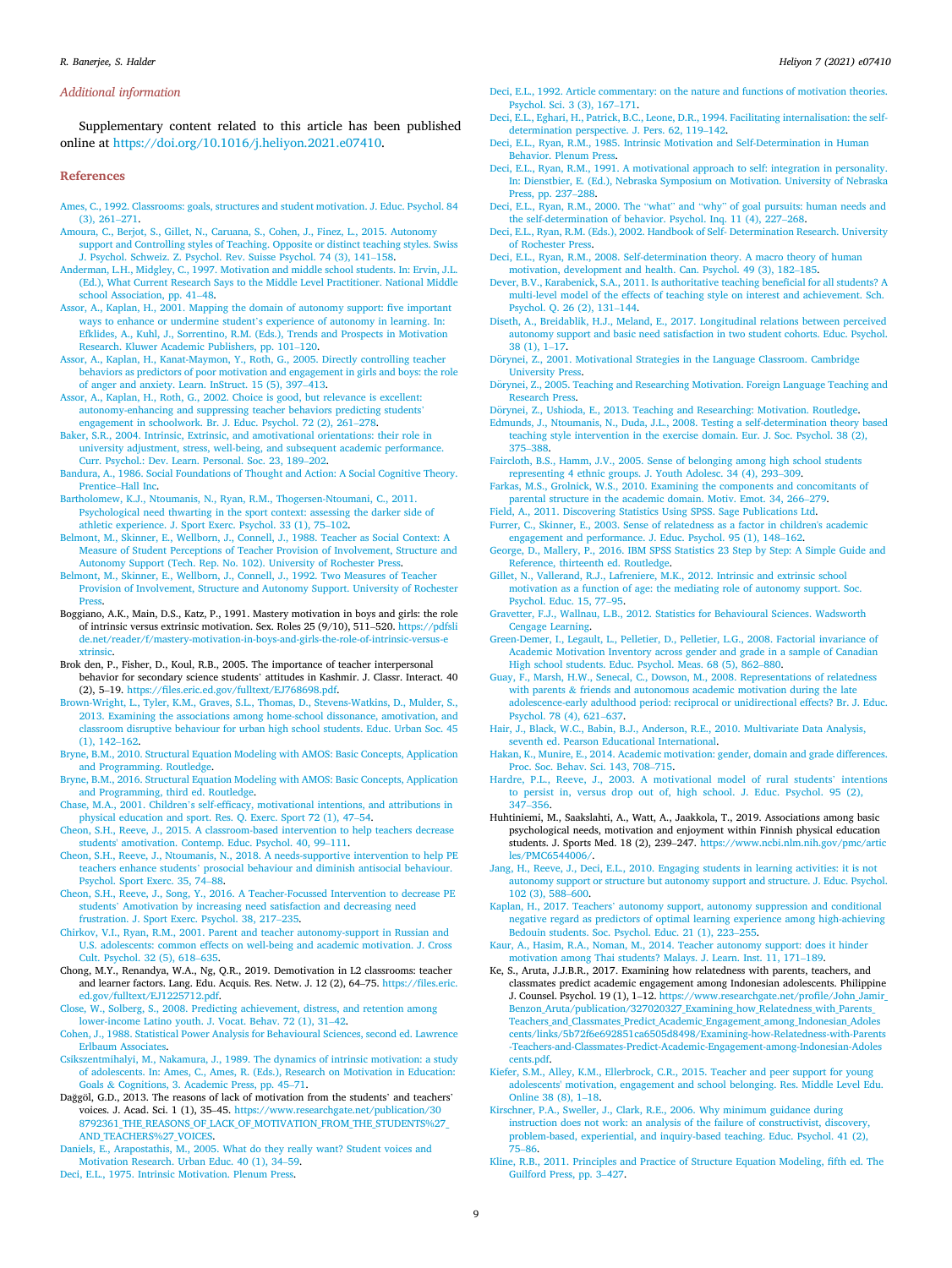Koh, J.H.L., Frick, T.W., 2010. Implementing autonomy support: insights from a Montessori classroom. Int. J. Educ. 2 (2), 1–15.

- Košir, K., Socan, G., Pecjak, S., 2007. The role of interpersonal relationships with peers and with teachers in students' academic achievement. Rev. Psychol. 14 (1), 43–58. https://www.researchgate.net/publication/266151132\_The\_role\_of\_interperso nal\_relationships\_with\_peers\_and\_with\_teachers\_in\_students%27\_academic\_achieveme
- nt. Kozok, E., 2012. An Investigation of Academic Motivation of Middle School Students in Nicosia, North Cyprus [Master's Thesis, Eastern Mediterranean University]. Eastern Mediterranean University Institutional Repository. http://i-rep.emu.edu.tr:8080/xml ui/handle/11129/321.
- Lee, S.J., 2007. The relations between the student–teacher trust relationship and school success in the case of Korean middle schools. Educ. Stud. 33 (2), 209–216.
- Legault, L., Green-Demer, I., Pelletier, L., 2006. Why do High School students lack motivation in the classroom? Toward an understanding of Academic Amotivation and the role of Social Support. J. Educ. Psychol. 98 (3), 567–582.
- Markland, D., Tobin, V., 2004. A modification to the Behavioural Regulation in Exercise Questionnaire to include an assessment of amotivation. J. Sport Exerc. Psychol. 26 (2), 191–196.
- Mazyari, M., Kashef, M.M., Ameri, M.H.S., Araghi, M., 2012. Students' amotivation in physical education activities and teachers' social support. World Appl. Sci. J. 20 (11), 1570–1573.
- Midgley, C., 1993. Motivation and middle school levels. In: Pintrich, P.R., Maehr, M.L. (Eds.), Advances in Motivation and Achievement: Motivation in Adolescent Years, 8. JAI Press, pp. 219–276.
- Murdock, T.B., 1999. The social context of risk: status and motivational predictors of alienation in middle school. J. Educ. Psychol. 91 (1), 62–75.
- Niemiec, C.P., Ryan, R.M., 2009. Autonomy, competence, and relatedness in the classroom: applying self-determination theory to educational practice. Theor. Res. Educ. 7 (2), 133–144.
- Noviantoro, N., 2017. Demotivation and amotivation in Indonesian EFLWriting. J. Eng. Lang. Teach. Ling. Lit. 6 (1), 35-43. https://www.researchgate.net/publication/33 1831693 Demotivation and Amotivation in Indonesian EFL Writing.
- Ntoumanis, N., 2001. A self-determination approach to the understanding of motivation in physical education. Br. J. Educ. Psychol. 71 (2), 225–242.
- Ntoumanis, N., 2002. Motivational clusters in a sample of British Physical Education classes. Psychol. Sport Exerc. 3 (3), 177–194.
- Ntoumanis, N., 2005. A prospective study of participation in optional school Physical Education using a self-determination theory framework. J. Educ. Psychol. 97 (3), 444–453.
- Ntoumanis, N., Biddle, S.J.H., 1999. A review of motivational climate in physical activity. J. Sports Sci. 17 (8), 643–665.
- Ntoumanis, N., Pensgaard, A.M., Martin, C., Pipe, K., 2004. An ideographic analysis of Amotivation in compulsory school Physical Education. J. Sport Exerc. Psychol. 26 (2), 197–214.
- Nunez, J.L., Leon, J., 2015. Autonomy support in the classroom A review from selfdetermination theory. Eur. Psychol. 20 (4), 275–283.
- Oga-Baldwin, W.L.Q., Nakata, Y., Parker, P., Ryan, R.M., 2017. Motivating young language learners: a longitudinal model of self-determined motivation in elementary school foreign language classes. Contemp. Educ. Psychol. 49, 140–150.
- Otis, N., Grouzet, F., Pelletier, L.G., 2005. Latent motivational change in an Academic Setting: a 3-year longitudinal study. J. Educ. Psychol. 97 (2), 170–183.
- Patall, E.A., Steingut, R.R., Vasquez, A.C., Trimble, S.S., Pituch, K.A., Freeman, J.L., 2017. Daily autonomy supporting or thwarting and students' motivation and engagement in the high school science classroom. J. Educ. Psychol. 110 (2), 269–288.
- Pelletier, L.G., Dion, S., Tuson, K., Green-Demers, I., 1999. Why do people fail to adopt environmental protective behaviours? Toward a taxonomy of environmental amotivation. J. Appl. Soc. Psychol. 29 (12), 2481–2504.
- Pelletier, L.G., Fortier, M.S., Vallerand, R.J., Briere, N.M., 2001. Associations among perceived autonomy support, forms of self-regulation, and persistence: a prospective study. Motiv. Emot. 25 (4), 279–306.
- Pelletier, L.G., Fortier, M.S., Vallerand, R.J., Tuson, K.M., Brie`re, N.M., Blais, M.R., 1995. Toward a new measure of intrinsic motivation, extrinsic motivation, and amotivation in sports: the Sport Motivation Scale (SMS). J. Sport Exerc. Psychol. 17 (1), 35–53.
- Perlman, D.J., 2012a. An examination of amotivated students within the sport education model. Asia-Pac. J. Health Sport Phys. Edu. 3 (2), 141–155.
- Perlman, D.J., 2012b. The influence of the sport education model on the amotivated students in-class physical activity. Eur. Phys. Educ. Rev. 18 (3), 335–345.
- Perlman, D.J., 2015. Help motivate the amotivated by being a supportive teacher. Phys. Educ. Sport Pedagog. 20 (2), 204–214.
- Prusak, K.A., Treasure, D.C., Darst, P.W., Pangrazi, R.P., 2004. The effects of choice on the motivation of adolescemnt girls in physical education. J. Teach. Phys. Educ. 23 (1), 19–29.
- Ricard, N.C., Pelletier, L.G., 2016. Dropping out of high school: the role of parent & teacher self-determination support, reciprocal friendships and academic motivation. Contemp. Educ. Psychol. 44–45, 32–40.
- Roeser, R.W., Eccles, J.S., 1998. Adolescents' perception of middle school: relation to longitudinal changes in academic and psychological adjustment. J. Res. Adolesc. 8 (1), 123–158.
- Roeser, R.W., Eccles, J.S., Sameroff, A.J., 1998. Academic and emotional functioning in early adolescence: longitudinal relations, patterns, and prediction by experience in middle school. Dev. Psychopathol. 10 (2), 321–352.
- Ryan, R.M., 1982. Control and information in the intrapersonal sphere: an extension of Cognitive Evaluation theory. J. Pers. Soc. Psychol. 43 (3), 450–461.
- Ryan, R.M., 1995. Psychological needs and the facilitation of integrative processes. J. Pers. 63 (3), 397–427.
- Ryan, R.M., Deci, E.L., 2000a. Intrinsic and extrinsic motivations: classic definitions and new directions. Contemp. Educ. Psychol. 25, 54–67.
- Ryan, R.M., Deci, E.L., 2000b. Self-Determination theory and the facilitation of Intrinsic Motivation, Social development and well-being. Am. Psychol. 55 (1), 68–78.
- Ryan, R.M., La Guardia, J.G., 1999. Achievement Motivation within a pressured society: intrinsic and extrinsic motivations to learn and the politics of school reform. In: Urdan, T. (Ed.), Advances in Motivation and Achievement, 11. JAI Press, pp. 45–85.
- Ryan, R.M., Stiller, J.D., Lynch, J.H., 1994. Representations of relationships to teachers, parents, and friends as predictors of academic motivation and self-esteem. J. Early Adolesc. 14 (2), 226–249.
- Ryu, E., 2011. Effects of skewness and kurtosis on normal-theory based maximum likelihood test statistic in multilevel structural equation modeling. Behav. Res. Methods 43 (4), 1066–1074.
- Saravanan, C., Kingston, R., 2014. A randomized control study of psychological intervention to reduce anxiety, amotivation and psychological distress among medical students. J. Res. Med. Sci. 19 (5), 391–397. https://pdfs.semanticscholar.o rg/f026/1bec99c12263bd8d873973f90b2f4791edf0.pdf?\_ga=2.55242411.1681 793990.1590301200-1356444890.1589556533.
- Sarrazin, P., Vallerand, R., Guillet, E., Pelletier, L., Cury, F., 2002. Motivation and dropout in female handballers: a 21-month prospective study. Eur. J. Soc. Psychol. 32 (3), 395–418.
- Seligman, M.E.P., 1975. Helplessness: on Depression, Development and Death. W. H. **Freeman**
- Shen, B., 2015. Gender differences in the relationship between teacher autonomy support and Amotivation in Physical Education. Sex. Roles 72, 163–172.
- Shen, B., Garn, A., McCaughtry, N., Martin, J., Fahlman, M., 2013. Testing factorial invariance of the amotivation inventory-physical education across gender for urban adolescents. Meas. Phys. Educ. Exerc. Sci. 17, 208–220.
- Shen, B., Li, W., Sun, H., Rukavina, P.B., 2010. The influence of inadequate teacher-tostudent social support on amotivation of physical education students. J. Teach. Phys. Educ. 29, 417–432.
- Skinner, E., Johnson, S., Snyder, T., 2005. Six dimensions of parenting: a motivational model. Parenting: Sci. Pract. 5 (2), 175–235.
- Skinner, E.A., Wellborn, J.G., Connell, J.P., 1990. What it takes to do well in school and whether I've got it: a process model of perceived control and children's engagement and achievement in school. J. Educ. Psychol. 82 (1), 22–32.
- Soenens, B., Deci, E.L., Vansteenkiste, M., 2017. How parents contribute to children's psychological health: the critical role of psychological need support. In: Wehmeyer, L., Little, T.D., Lopez, S.J., Shogren, K.A., Ryan, R. (Eds.), Development of Self-Determination through the Life-Course. Springer, pp. 171–187.
- Soenens, B., Vansteenkiste, M., Lens, W., Luyckx, K., Goossens, L., Beyers, W., Ryan, R.M., 2007. Conceptualizing parental autonomy support: adolescent perceptions of promotion of independence versus promotion of volitional functioning. Dev. Psychol. 43 (3), 633–646.
- Sparks, C., Dimmock, J., Lonsdale, Jackson, B., 2016. Modeling indicators and outcomes of students' perceived teacher relatedness support in high school Physical Education. Psychol. Sport Exerc. 26, 71–82.
- Stroet, K., Opdenakker, M.C., Minnaert, A., 2013. Effects of need supportive teaching on early adolescents' motivation and engagement: a review of the literature. Educ. Res. Rev. 9, 65–87.
- Suhr, K., 2018. Strategies for Motivating Middle School Students [Master's Thesis, St. John Fisher College]. Fisher Digital Publications. https://fisherpub.sjfc.edu/educat ion\_ETD\_masters/362.

Tabachnick, B.G., Fidell, L.S., 2013. Using Multivariate Statistics, sixth ed. Pearson.

- Terrier, L., Rech, A., Marfaing, B., Fernandez, S., 2018. How to deal with amotivated students? Using commitment to reduce amotivation as applied to hospitality training. J. Hospit. Tourism Educ. 30 (1), 11–18.
- Tessier, D., Sarrazin, P., Ntoumanis, N., 2008. The effects of an experimental programme to support students' autonomy on the overt behaviours of Physical Education teachers. Eur. J. Psychol. Educ. 23 (3), 239–253.
- Toor, K.K., 2018. Parent-child relationship and students' academic achievement: a study of secondary school students. MIER J. Edu. Stud. Trends Pract 8 (1), 38–56. http:// www.mierjs.in/ojs/index.php/mjestp/article/download/169/148.
- Trochim, M., Donnelly, J.P., 2006. The Research Methods Knowledge Base, third ed. Atomic Dog Publishing, Inc.
- Valenzuela, R., Codina, N., Pestana, J.S., 2020. Gender-Differences in conservatoire music practice maladjustment. Can contextual professional goals and context-derived psychological needs satisfaction account for amotivation variations? PloS One 15 (5), e0232711.
- Vallerand, R.J., 1997. Toward a hierarchical model of intrinsic and extrinsic motivation. In: Zanna, M.P. (Ed.), The Advances in Experimental Social Psychology, 29. Academic Press, pp. 271–360.
- Vallerand, R.J., Fortier, M.S., Guay, F., 1997. Self-determination and persistence in a reallife setting: toward a motivational model of high school dropout. J. Pers. Soc. Psychol. 72 (5), 1161–1176.
- Vallerand, R.J., Pelletier, L.G., Blais, M.R., Briere, N.M., Senecal, C., Vallieres, E.F., 1992. The academic motivation scale: a measure of intrinsic, extrinsic, and amotivation in education. Educ. Psychol. Meas. 52 (4), 1003–1017.
- Vallerand, R.J., Pelletier, L.G., Blais, M.R., Briere, N.M., Senecal, C., Vallieres, E.F., 1993. On the assessment of intrinsic, extrinsic, and amotivation in education: evidence on the concurrent and construct validity of the Academic Motivation Scale. Educ. Psychol. Meas. 53 (1), 159–172.
- Vlachopoulos, S.P., Katartzi, E.S., Kontou, M.G., 2013. Fitting multidimensional Amotivation into the self-determination theory nomological network: application in school physical education. Meas. Phys. Educ. Exerc. Sci. 17, 40–61.